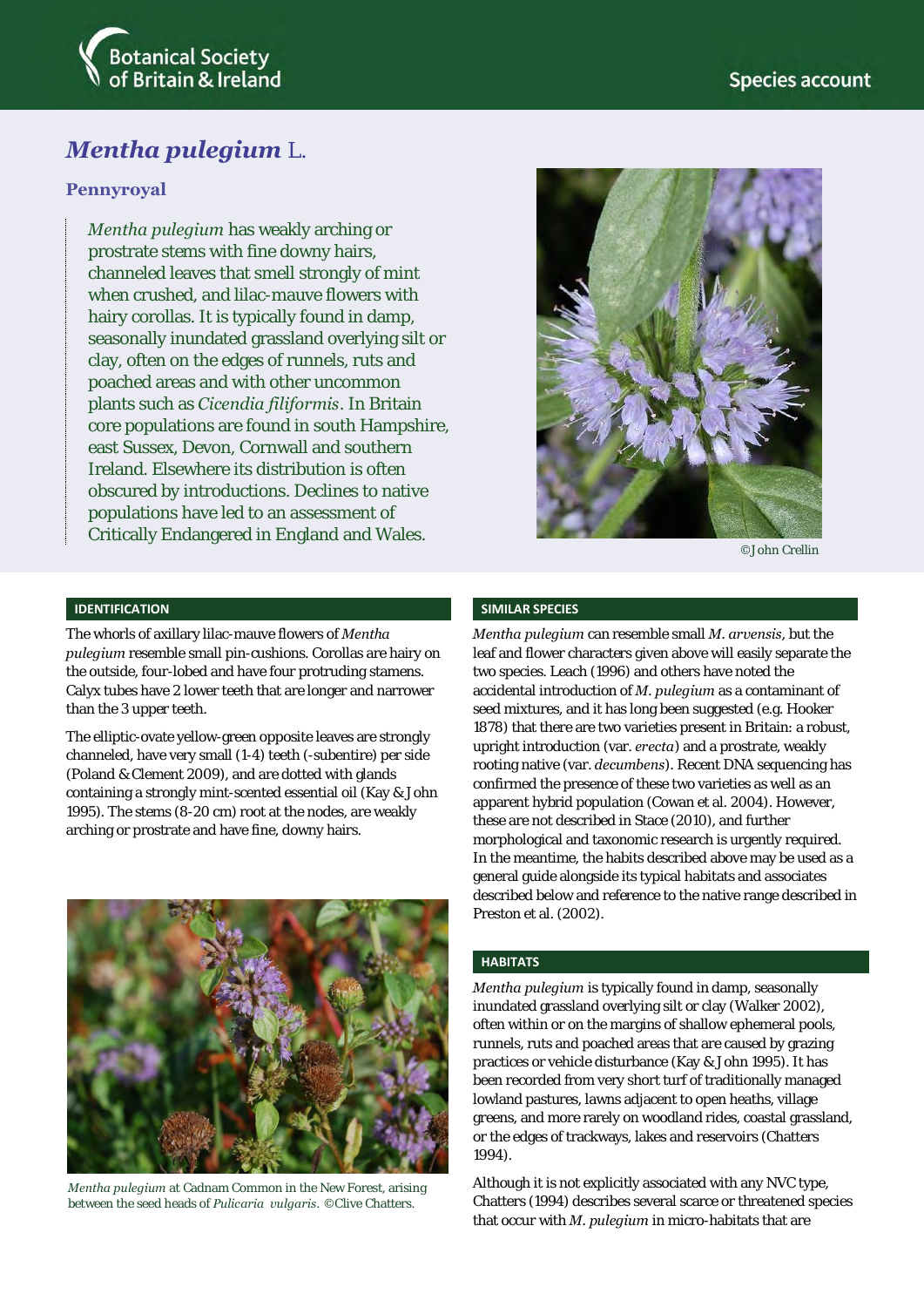## *Mentha pulegium* L.

typically wet in winter and spring but dry out in summer, including *Chamaemelum nobile, Cicendia filiformis and Pulicaria vulgaris.* 

In a typical habitat on the margin of Lake Suhodanj in northeastern Bosnia, it is a characteristic species of the vegetation community *Polygono-Bidentetum tripartitae* (Barudanović & Kamberović 2011), which is broadly comparable to NVC OV30 *Bidens tripartita-Polygonum amphibium* community (Rodwell 2000).

### **BIOGEOGRAPHY**

*Mentha pulegium* has a European-southern Temperate distribution (Preston & Hill 1997), with its absolute northern limit in the British Isles (Preston 2007). It is widespread in Europe, with the range extending throughout the Mediterranean, Macaronesia, Asia and North Africa (Chatters 1994), with the southern range limit reached in Madeira. *M. pulegium* is naturalised in North and South America and is considered an invasive alien species in Australia.

In Britain, the distribution of the native plant is obscured by introductions. The bulk of extant native sites mapped in Preston et al. (2002) are located in south Hampshire, east Sussex, Devon and Cornwall. It now occurs at perhaps only one native location in Wales (Brechfa Common), having historically also been present on the Gower peninsula, and is absent as a native species from Scotland. In Ireland, it is widely scattered across Kerry and Cork in the south and Lough Neagh in the north.



### **ECOLOGY**

Described as a short-lived perennial herb by Chatters (1994), other field observations (e.g. Kay & John 1995) suggest that it is capable of persisting indefinitely if there is a sufficient quantity and quality of suitable habitat for rhizomatous spread, although habitat fragmentation and landscape change mean that this persistence is unlikely to occur at most extant British locations. Plants are winter-green, flowering from August into early October. Flowers at a single node open almost simultaneously, allowing contact between stamens from adjacent flowers in a whorl.

Under suitable conditions, vegetative spread can be vigorous, with annual radial increments of c. 5-9 cm recorded for plants at the sole Welsh locality (Kay & John 1995). *M. pulegium* is capable of very high seed production, particularly in areas that are associated with higher levels of soil disturbance caused by grazing stock (Panetta 1985a). Seeds are very small, have a high viability, and are capable of rapid germination if exposed to light (Panetta 1985b).

Ellenberg values (see Hill et al. 2004) indicate that the species requires wet, open and fertile sites on moderately acidic soils for germination and establishment. Seedlings are capable of surviving prolonged periods of inundation to a depth of 10 cm (Panetta 1985b).

The long-distance dispersal of seeds on the feet of wildfowl may complement short-range dispersal of propagules by livestock, although no studies have been undertaken to establish the efficacy of such potential dispersal mechanisms for this species.

### **THREATS**

In common with many threatened plants of seasonally inundated ground, *M. pulegium* has been extremely vulnerable to landscape trends such as changes to farming practices, the decline of traditional grazing and livestock droving, and the increasingly efficient drainage of pastures, commons or other seasonally-inundated locations. This has been reflected in a decline in sites of >50% between the two Atlas periods.

### **MANAGEMENT**

Locations that have maintained traditional pastoral grazing systems (e.g. the New Forest) have largely retained Pennyroyal populations (Rand & Mundell 2011). Management should aim to maintain or restore traditional grazing regimes with livestock that promote a short sward, create disturbance through poaching and also act as agents of dispersal. Other activities such as the creation of ruts by tractors or other farm vehicles is highly desirable, but should not lead to excessive disturbance over a large area. Broader management aims may attempt to enlarge extant sites or link up isolated populations in order to re-establish metapopulations. If suitable conditions still exist, management at historical sites where the Distribution of *Mentha pulegium* in Great Britain and Ireland. taxon has apparently been lost could attempt experimental